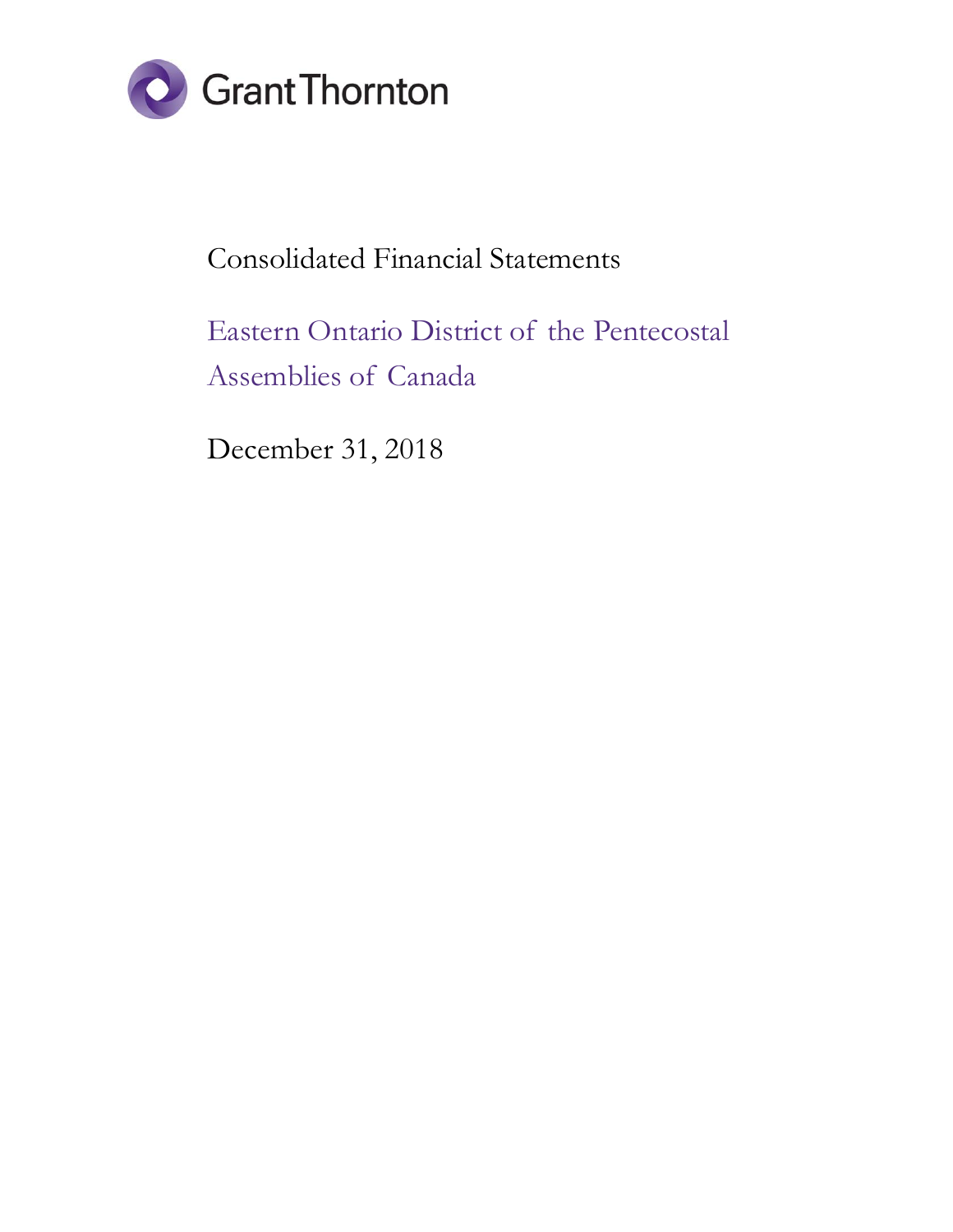# Contents

|                                                     | Page           |
|-----------------------------------------------------|----------------|
| Independent Auditor's Report                        | $1 - 2$        |
| <b>Consolidated Statement of Financial Position</b> | 3              |
| <b>Consolidated Statement of Activities</b>         | $\overline{4}$ |
| Consolidated Statement of Changes in Net Assets     | 5              |
| <b>Consolidated Statement of Cash Flows</b>         | 6              |
| Notes to the Consolidated Financial Statements      | $7 - 13$       |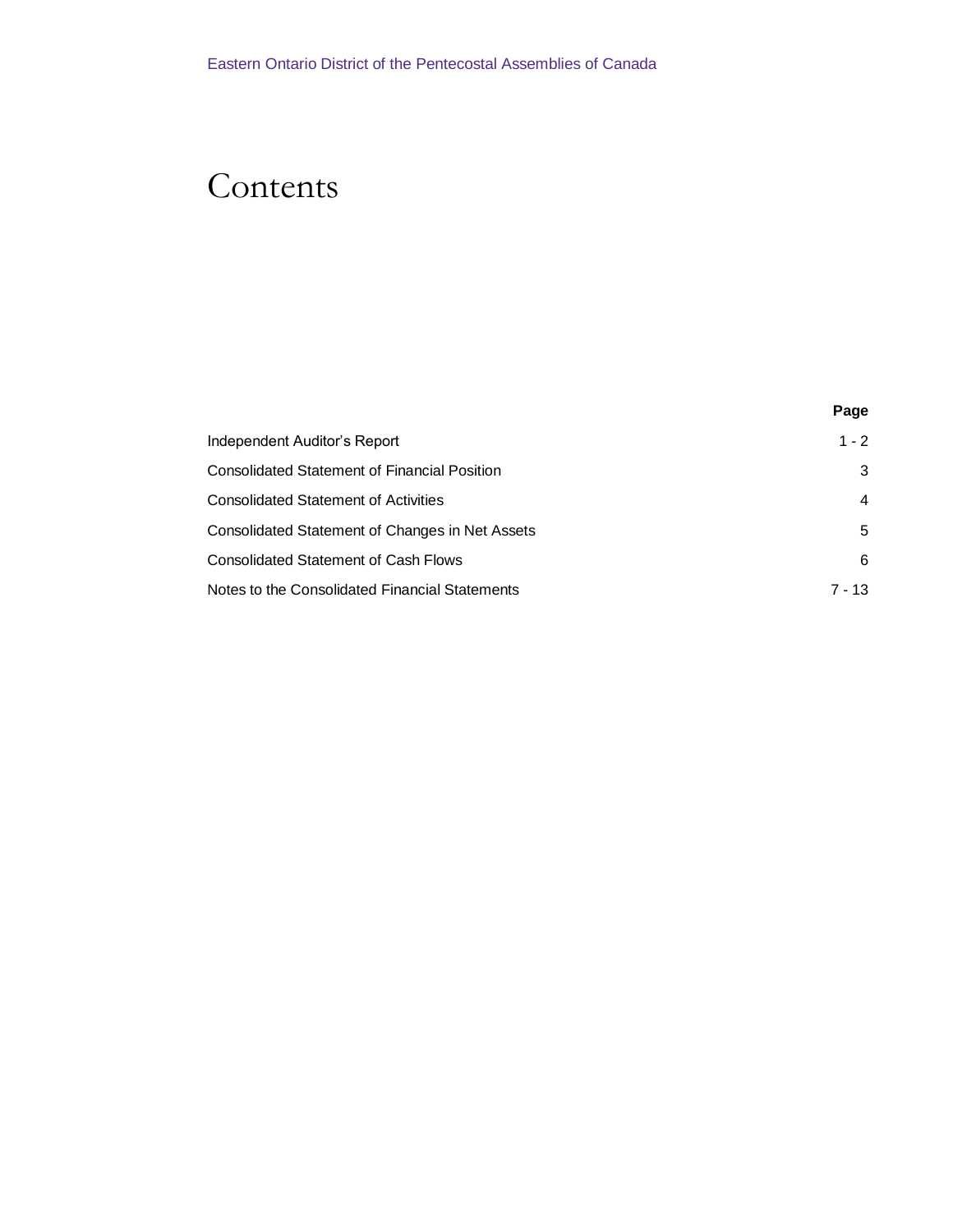

## <span id="page-2-0"></span>Independent Auditor's Report

**Grant Thornton LLP** Suite 200 15 Allstate Parkway Markham, ON L3R 5B4 T +1 416 366 0100 F +1 905 475 8906 www.GrantThornton.ca

#### To the District Executive of the **Eastern Ontario District of the Pentecostal Assemblies of Canada**

#### **Opinion**

We have audited the consolidated financial statements of Eastern Ontario District of the Pentecostal Assemblies of Canada (the "District"), which comprise the consolidated statement of financial position as at December 31, 2018, and the consolidated statements of activities, changes in net assets and cash flows for the year then ended and a summary of significant accounting policies and other explanatory information.

In our opinion, the accompanying consolidated financial statements present fairly, in all material respects, the consolidated financial position of the District as at December 31, 2018, and the consolidated results of its operations and its cash flows for the year then ended in accordance with Canadian accounting standards for not-for-profit organizations ("ASNPO").

#### **Basis for Opinion**

We conducted our audit in accordance with Canadian generally accepted auditing standards. Our responsibilities under those standards are further described in the *Auditor's Responsibilities for the Audit of the Financial Statements* section of our report. We are independent of the District in accordance with the ethical requirements that are relevant to our audit of the consolidated financial statements in Canada, and we have fulfilled our other ethical responsibilities in accordance with these requirements. We believe that the audit evidence we have obtained is sufficient and appropriate to provide a basis for our opinion.

#### **Responsibilities of Management and Those Charged with Governance for the Consolidated Financial Statements**

Management is responsible for the preparation and fair presentation of these consolidated financial statements in accordance with ASNPO, and for such internal control as management determines is necessary to enable the preparation of consolidated financial statements that are free from material misstatement, whether due to fraud or error.

In preparing the consolidated financial statements, management is responsible for assessing the District's ability to continue as a going concern, disclosing, as applicable, matters related to a going concern and using the going concern basis of accounting unless management either intends to liquidate the District or to cease operations, or has no realistic alternative to do so.

Those charged with governance are responsible for overseeing the District's financial reporting process.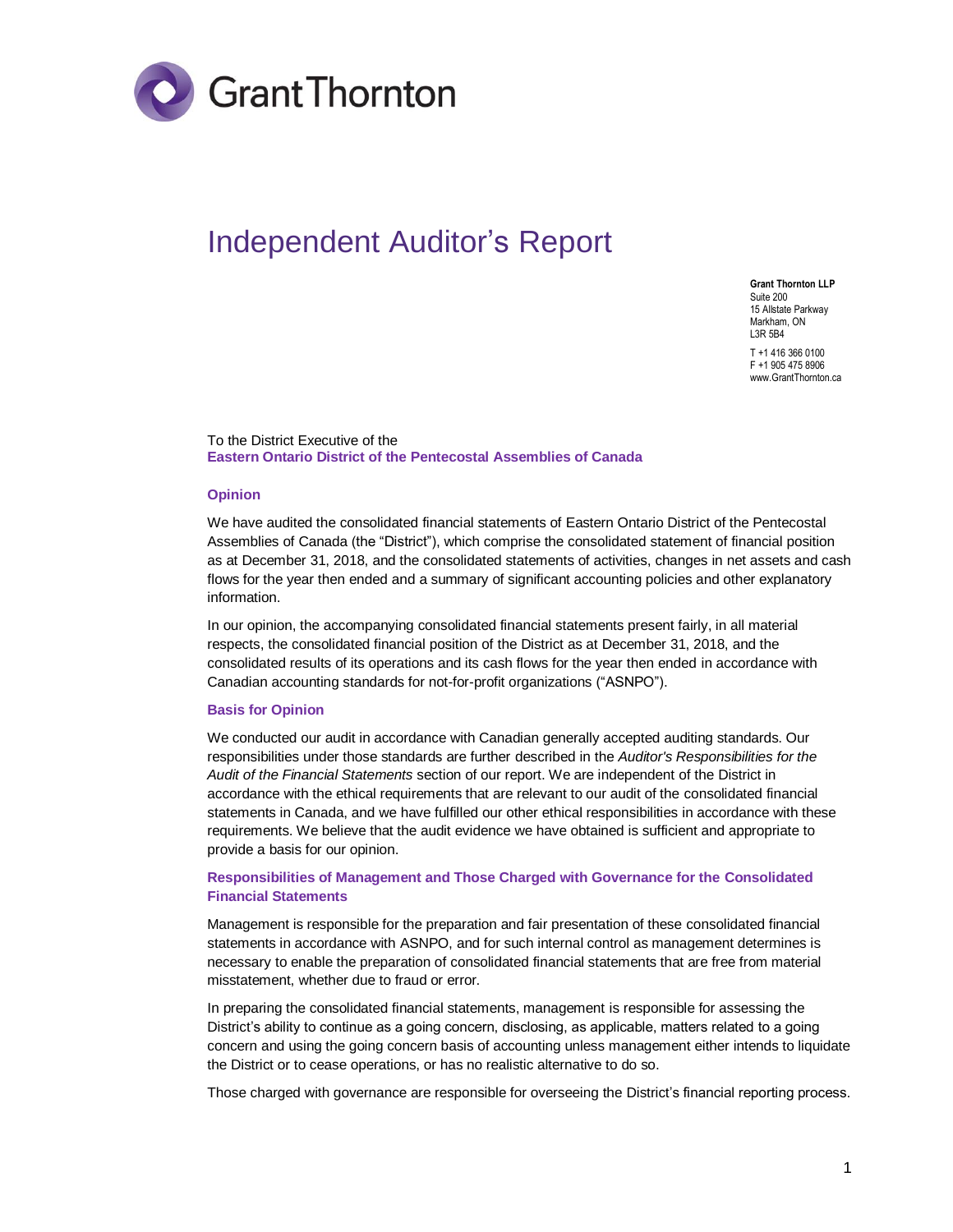

#### **Auditor's Responsibilities for the Audit of the Consolidated Financial Statements**

Our objectives are to obtain reasonable assurance about whether the consolidated financial statements as a whole are free from material misstatement, whether due to fraud or error, and to issue an auditor's report that includes our opinion. Reasonable assurance is a high level of assurance, but is not a guarantee that an audit conducted in accordance with Canadian generally accepted auditing standards will always detect a material misstatement when it exists. Misstatements can arise from fraud or error and are considered material if, individually or in the aggregate, they could reasonably be expected to influence the economic decisions of users taken on the basis of these consolidated financial statements.

As part of an audit in accordance with Canadian generally accepted auditing standards, we exercise professional judgment and maintain professional skepticism throughout the audit.

We also:

- Identify and assess the risks of material misstatement of the consolidated financial statements, whether due to fraud or error, design and perform audit procedures responsive to those risks, and obtain audit evidence that is sufficient and appropriate to provide a basis for our opinion. The risk of not detecting a material misstatement resulting from fraud is higher than for one resulting from error, as fraud may involve collusion, forgery, intentional omissions, misrepresentations, or the override of internal control.
- Obtain an understanding of internal control relevant to the audit in order to design audit procedures that are appropriate in the circumstances, but not for the purpose of expressing an opinion on the effectiveness of the District's internal control.
- Evaluate the appropriateness of accounting policies used and the reasonableness of accounting estimates and related disclosures made by management.
- Conclude on the appropriateness of management's use of the going concern basis of accounting and, based on the audit evidence obtained, whether a material uncertainty exists related to events or conditions that may cast significant doubt on the District's ability to continue as a going concern. If we conclude that a material uncertainty exists, we are required to draw attention in our auditor's report to the related disclosures in the consolidated financial statements or, if such disclosures are inadequate, to modify our opinion. Our conclusions are based on the audit evidence obtained up to the date of our auditor's report. However, future events or conditions may cause the District to cease to continue as a going concern.
- Evaluate the overall presentation, structure and content of the consolidated financial statements, including the disclosures, and whether the consolidated financial statements represent the underlying transactions and events in a manner that achieves fair presentation.

We communicate with those charged with governance regarding, among other matters, the planned scope and timing of the audit and significant audit findings, including any significant deficiencies in internal control that we identify during our audit.

Grant Thounton LLP

Markham, Canada Chartered Professional Accountants April 4, 2019 Licensed Public Accountants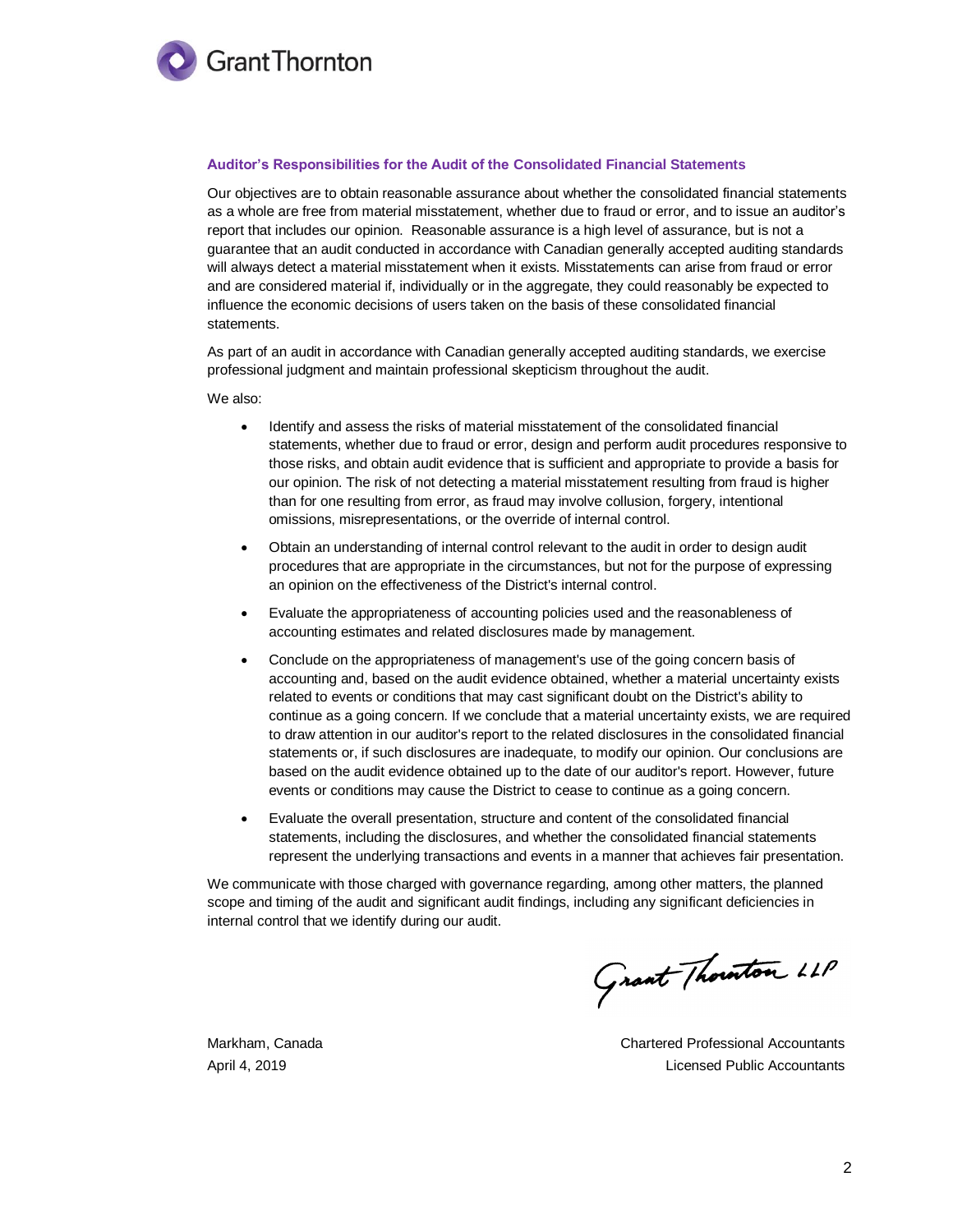### <span id="page-4-0"></span>**Eastern Ontario District of the Pentecostal Assemblies of Canada Consolidated Statement of Financial Position**

December 31, 2018

|                                                                                                                                                                                                                       | General<br><b>District</b>                      | Heritage<br>Holdings          | Lakeshore<br>Pentecostal<br>Camp                           | Ottawa<br>Vallev<br>Pentecostal<br>Camp | 2018<br><b>Total</b>                                                    | 2017<br>Total                                                         |
|-----------------------------------------------------------------------------------------------------------------------------------------------------------------------------------------------------------------------|-------------------------------------------------|-------------------------------|------------------------------------------------------------|-----------------------------------------|-------------------------------------------------------------------------|-----------------------------------------------------------------------|
| <b>Assets</b><br>Current<br>Cash<br>Restricted cash (Note 3)<br>Accounts receivable<br>Prepaid expenses and deposits<br>Loan receivable (Note 4)                                                                      | \$.<br>672,425<br>1,688,433<br>42.326<br>63,087 | \$                            | \$<br>633,273<br>74.099<br>25,151                          | \$<br>48,496<br>22.809<br>6,422         | 672,425<br>2,370,202<br>139.234<br>94,660                               | \$<br>545.941<br>1,640,023<br>157.921<br>118,667<br>89,183            |
|                                                                                                                                                                                                                       | 2,466,271                                       |                               | 732,523                                                    | 77,727                                  | 3,276,521                                                               | 2,551,735                                                             |
| Investments held by Lakeshore<br>Foundation Fund (Note 5)<br>Property and equipment (Note 6)                                                                                                                          | 131,637                                         | 500.000                       | 131,626<br>4,358,818                                       | 893.054                                 | 131,626<br>5.883.509                                                    | 124,300<br>5,790,550                                                  |
|                                                                                                                                                                                                                       | 2,597,908                                       | 500,000                       | 5,222,967                                                  | 970,781                                 | \$9,291,656                                                             | \$ 8,466,585                                                          |
| Liabilities and net assets<br>Current<br>Accounts payable and<br>accrued liabilities<br>Designated funds payable<br>(Note 7)<br>Deferred gain on sale of<br>property (Note 6)<br>Promissory notes payable<br>(Note 8) | \$<br>276.440<br>146,444<br>501.398<br>924.282  | \$<br>64,416<br>64,416        | \$<br>29.167<br>633,273<br>662.440                         | 9.911<br>\$<br>48,496<br>58.407         | 315,518<br>\$<br>828,213<br>64,416<br>501.398<br>1.709.545              | 385,894<br>\$<br>799,085<br>141,716<br>510,354<br>1.837.049           |
| Net assets<br>Invested in property and<br>equipment<br>Unrestricted surplus<br>Internally restricted (Note 3)<br>Endowment fund (Note 5)                                                                              | 131,637<br>1,541,989<br>1,673,626<br>2,597,908  | 435,584<br>435,584<br>500.000 | 4,358,818<br>70,083<br>131.626<br>4,560,527<br>\$5,222,967 | 893.054<br>19,320<br>912,374<br>970,781 | 5,819,093<br>89,403<br>1,541,989<br>131.626<br>7,582,111<br>\$9,291,656 | 5.648.834<br>15,464<br>840,938<br>124.300<br>6,629,536<br>\$8,466,585 |

Contingent liabilities (Note 9)

On behalf of the District Executive

<u>hay Ndoby</u>

Coffeet Director Director Director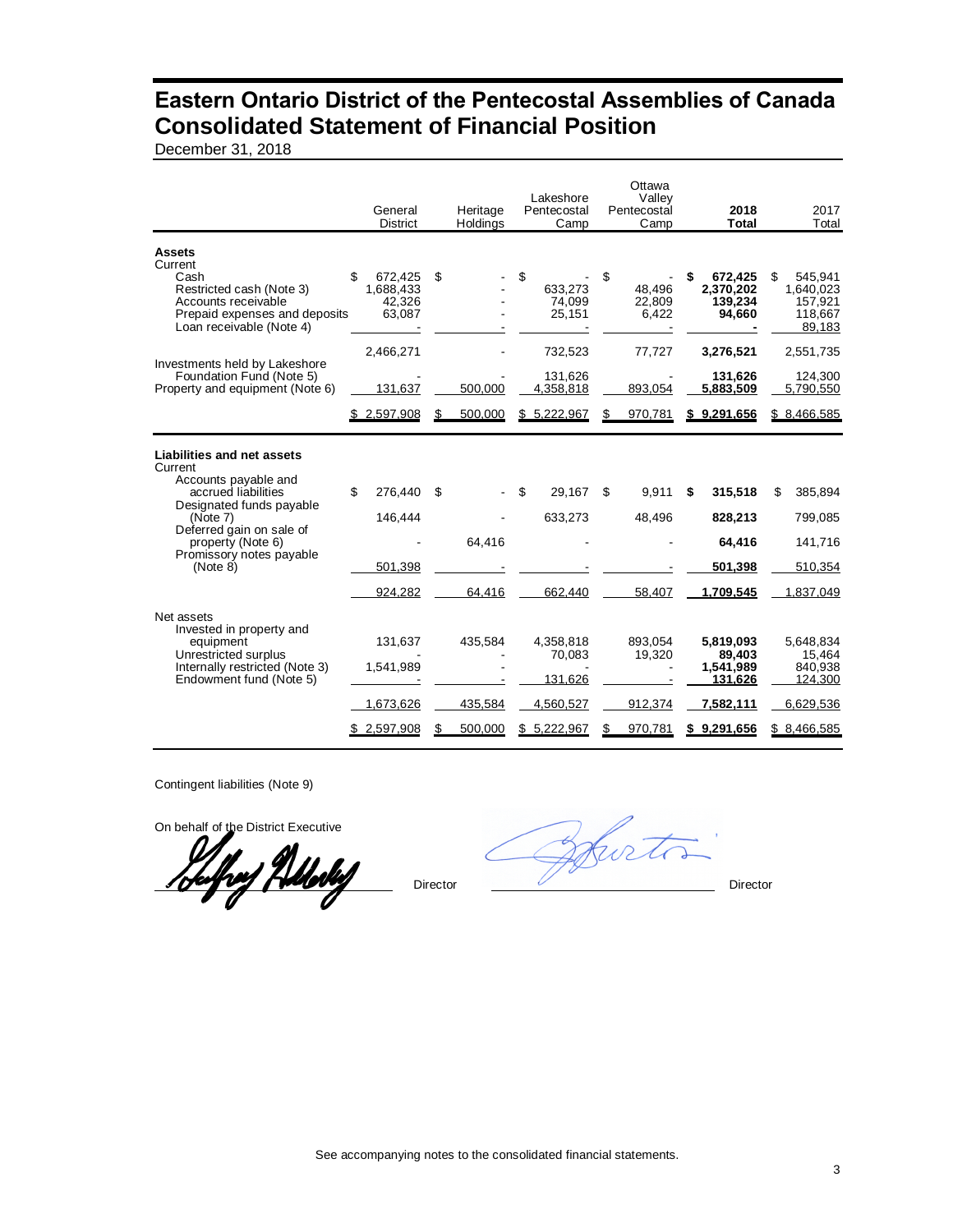### <span id="page-5-0"></span>**Eastern Ontario District of the Pentecostal Assemblies of Canada Consolidated Statement of Activities**

Year ended December 31

|                                   | General<br>District | Heritage<br>Holdings | Lakeshore<br>Pentecostal<br>Camp | Ottawa<br>Valley<br>Pentecostal<br>Camp | 2018<br><b>Total</b> | 2017<br>Total |
|-----------------------------------|---------------------|----------------------|----------------------------------|-----------------------------------------|----------------------|---------------|
| Revenue                           |                     |                      |                                  |                                         |                      |               |
| <b>Tithes</b>                     |                     |                      |                                  |                                         |                      |               |
| Churches                          | \$2,480,451         | \$                   | \$                               | \$                                      | 2,480,451<br>S       | \$2,459,066   |
| <b>Credential holders</b>         | 443,598             |                      |                                  |                                         | 443,598              | 475,448       |
| Sales and rentals                 |                     |                      | 876,769                          | 287,147                                 | 1,163,916            | 1,153,791     |
| Donations and offerings           | 66,368              |                      | 408,048                          | 177,569                                 | 651,985              | 504,680       |
| Ministries registration and       |                     |                      |                                  |                                         |                      |               |
| offerings                         | 256,103             |                      |                                  |                                         | 256,103              | 271,980       |
| <b>Registration fees</b>          | 3,835               |                      | 141,907                          | 90,217                                  | 235,959              | 216,118       |
| Interest and other                | 30,406              |                      | 1,654                            | 800                                     | 32,860               | 17,879        |
| Conferences and conventions       |                     |                      |                                  |                                         |                      | 58.095        |
| Rent                              |                     |                      |                                  |                                         |                      | 14,758        |
|                                   |                     |                      |                                  |                                         |                      |               |
|                                   | 3.280.761           |                      | 1.428.378                        | 555,733                                 | 5,264,872            | 5.171.815     |
| Expenditures                      |                     |                      |                                  |                                         |                      |               |
| Salaries and benefits             | 1,071,084           |                      | 377,842                          | 163,421                                 | 1,612,347            | 1,531,833     |
| Building and property             | 29,929              |                      | 361,945                          | 147,023                                 | 538,897              | 557,241       |
| Camp operations                   |                     |                      | 344,050                          | 163,836                                 | 507,886              | 499,052       |
| Administration and office         | 277,491             |                      | 64,666                           | 20,350                                  | 362,507              | 303,498       |
| Bible colleges operations         | 295,169             |                      |                                  |                                         | 295,169              | 266,036       |
| Subsidies and donations           | 281,042             |                      |                                  |                                         | 281,042              | 253,293       |
| National Office tithes            | 249,800             |                      |                                  |                                         | 249,800              | 247,423       |
| Church ministries                 | 227,114             |                      |                                  |                                         | 227,114              | 244,210       |
| Pastoral and church care          | 89,664              |                      |                                  |                                         | 89,664               | 92,313        |
| Interest and bank charges         | 22,299              |                      | 17,831                           | 7,738                                   | 47,868               | 53,486        |
| Conferences and conventions       | 40,780              |                      |                                  |                                         | 40,780               | 131,870       |
| <b>Missions</b>                   | 800                 |                      | 23,179                           | 15,161                                  | 39,140               | 55,500        |
| Interest on long-term debt        |                     |                      |                                  |                                         |                      | 34,284        |
|                                   | 2,585,172           |                      | 1,189,513                        | 517,529                                 | 4,292,214            | 4,270,039     |
| Excess of revenue over            |                     |                      |                                  |                                         |                      |               |
|                                   |                     |                      |                                  |                                         |                      |               |
| expenditures from                 |                     |                      |                                  |                                         |                      |               |
| operations                        | 695,589             |                      | 238,865                          | 38,204                                  | 972,658              | 901,776       |
| Amortization of property and      |                     |                      |                                  |                                         |                      |               |
| equipment                         | (11, 782)           |                      | (133, 742)                       | (19, 499)                               | (165, 023)           | (186,050)     |
| Gain on sale of property (Note 6) | 60,314              | 77,300               |                                  |                                         | 137,614              | 143,573       |
| Subsidies                         | (153,990)           |                      | 82,741                           | 71,249                                  |                      |               |
|                                   | (105, 458)          | 77,300               | (51,001)                         | 51,750                                  | (27, 409)            | (42, 477)     |
| Excess of revenue over            |                     |                      |                                  |                                         |                      |               |
| expenditures                      | 590,131             | 77,300               | 187,864                          | \$<br>89,954                            | 945,249<br>\$        | 859,299<br>S  |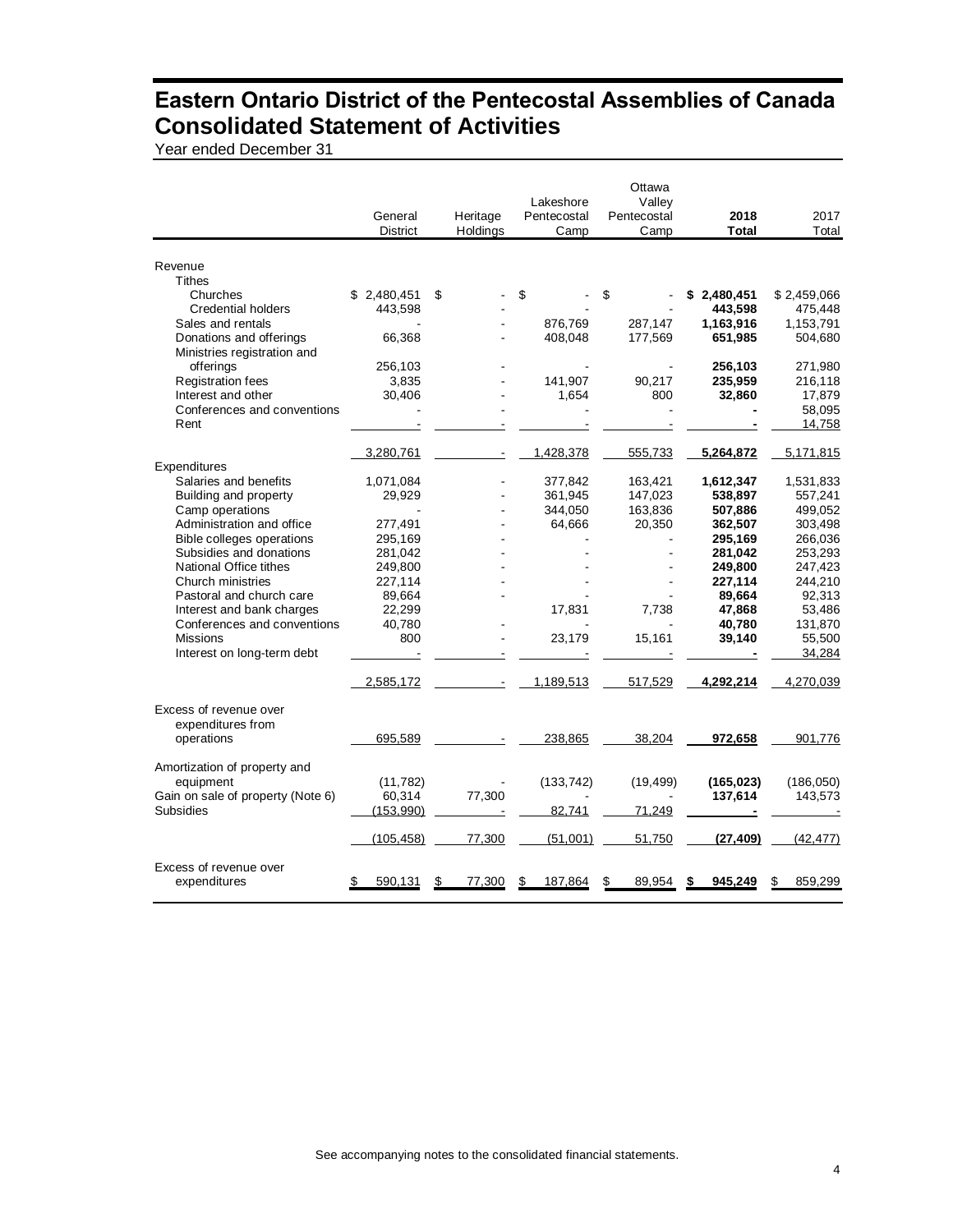### **Eastern Ontario District of the Pentecostal Assemblies of Canada Consolidated Statement of Changes in Net Assets**

<span id="page-6-0"></span>Year ended December 31

|                                                          | Invested in<br>Property and<br>Equipment | Unrestricted | Internally<br>Restricted | Endowment<br>Fund | 2018<br>Total   | 2017<br>Total |
|----------------------------------------------------------|------------------------------------------|--------------|--------------------------|-------------------|-----------------|---------------|
|                                                          |                                          |              |                          |                   |                 |               |
| Consolidated net assets,<br>beginning of year            | 5,648,834<br>\$                          | 15,464<br>\$ | 840,938<br>S.            | 124,300<br>S      | 6,629,536<br>S. | \$5,749,437   |
| Excess (deficiency) of revenue over<br>expenditures      | (27, 409)                                | 953,449      | 19,209                   |                   | 945,249         | 859,299       |
| Endowment contribution (Note 5)                          |                                          |              |                          | 7.326             | 7,326           | 20,800        |
| Transfer to internally restricted<br>net assets (Note 3) |                                          | (681, 842)   | 681,842                  |                   |                 |               |
| Proceeds on sale of property                             | (60, 314)                                | 60.314       |                          |                   |                 |               |
| Purchases of property<br>and equipment                   | 257,982                                  | (257, 982)   |                          |                   |                 |               |
| Consolidated net assets,<br>end of year                  | \$5,819,093                              | 89,403       | 1,541,989<br>\$.         | 131,626<br>S.     | \$7,582,111     | \$ 6,629,536  |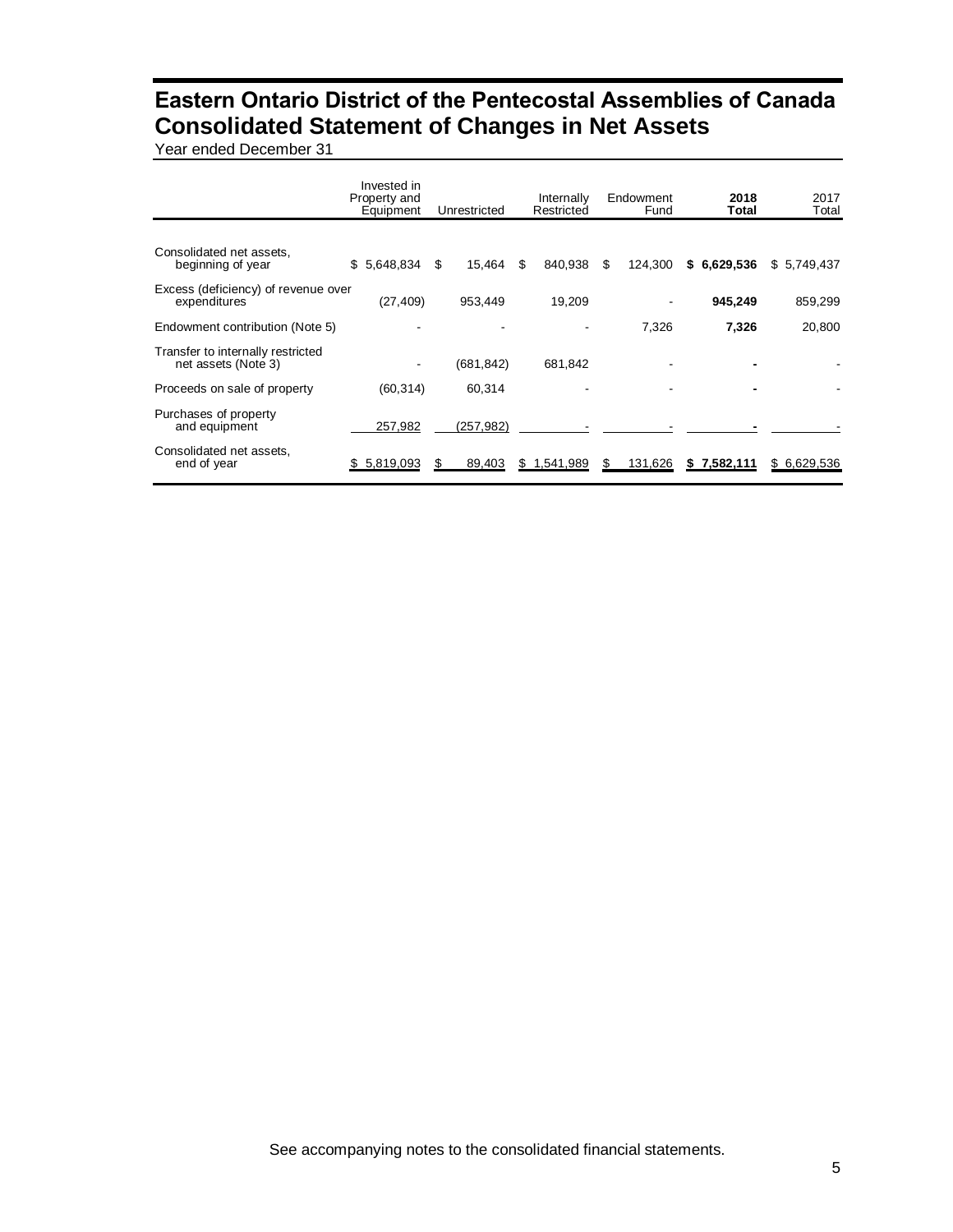### **Eastern Ontario District of the Pentecostal Assemblies of Canada Consolidated Statement of Cash Flows**

<span id="page-7-0"></span>

| Consonualed Olalement of Cash Flows                                |                       |                          |
|--------------------------------------------------------------------|-----------------------|--------------------------|
| Year ended December 31                                             | 2018                  | 2017                     |
| Increase (decrease) in cash                                        |                       |                          |
|                                                                    |                       |                          |
| <b>Operating</b>                                                   |                       |                          |
| Excess of revenue over expenditures                                | \$<br>945,249         | \$<br>859,299            |
| Items not involving cash                                           |                       |                          |
| Amortization of property and equipment<br>Gain on sale of property | 165,023<br>(137, 614) | 186,050<br>(143, 573)    |
| Designated funds payable recognized (Note 7)                       | (351, 682)            | (243, 946)               |
|                                                                    |                       |                          |
|                                                                    | 620,976               | 657,830                  |
| Net change in non-cash working capital balances                    |                       |                          |
| Accounts receivable                                                | 18,687                | (30, 531)                |
| Prepaid expenses and deposits                                      | 24,007                | (35, 707)                |
| Accounts payable and accrued liabilities                           | (70, 376)             | 77,384                   |
|                                                                    | (27, 682)             | 11,146                   |
|                                                                    |                       |                          |
| Designated funds received (Note 7)                                 | 380,810               | 347,716                  |
|                                                                    | 974,104               | 1,016,692                |
|                                                                    |                       |                          |
| <b>Financing</b>                                                   |                       |                          |
| Repayment of promissory notes payable<br>Repayment of bank loans   | (8,956)               | (248, 956)<br>(151, 645) |
| Repayment of long-term debt                                        |                       | (891, 464)               |
|                                                                    |                       |                          |
|                                                                    | (8,956)               | (1,292,065)              |
| Investing                                                          |                       |                          |
| Proceeds from loan receivable                                      | 89,183                | 3,900                    |
| Purchase of investments held by Lakeshore Foundation               |                       |                          |
| Fund (Note 5)                                                      | (7, 326)              | (20, 800)                |
| Proceeds from sale of property (Note 6)                            | 60,314                | 1,193,319                |
| Purchases of property and equipment                                | (257, 982)            | (189, 424)               |
| <b>Endowment contribution</b>                                      | 7,326                 | 20,800                   |
|                                                                    | (108, 485)            | 1,007,795                |
|                                                                    |                       |                          |
| Net change in cash during the year                                 | 856,663               | 732,422                  |
| Cash, beginning of year                                            | <u>2,185,964</u>      | 1,453,542                |
| Cash, end of year                                                  | \$3,042,627           | \$2,185,964              |
|                                                                    |                       |                          |
| Cash consists of:                                                  |                       |                          |
| Cash                                                               | \$<br>672,425         | \$<br>545,941            |
| Restricted cash                                                    | 2,370,202             | 1,640,023                |
|                                                                    |                       |                          |
|                                                                    | \$3,042,627           | \$2,185,964              |

See accompanying notes to the consolidated financial statements.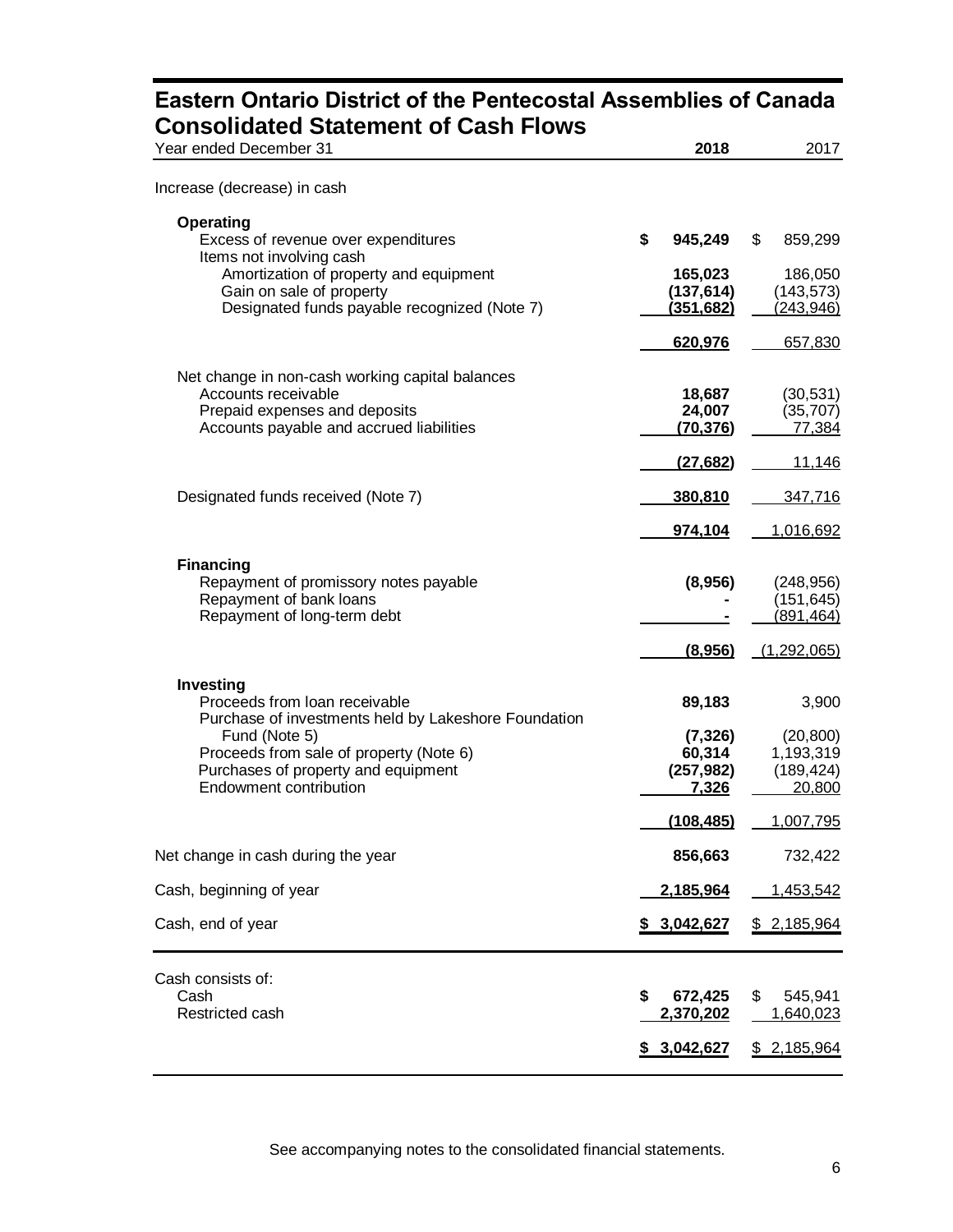<span id="page-8-0"></span>December 31, 2018

#### **1. Purpose of organization**

The purpose of the Eastern Ontario District of the Pentecostal Assemblies of Canada (the "District") is to promulgate the gospel of Jesus Christ, establish new congregations and provide leadership and support to those churches in Eastern Ontario and Nunavut which are affiliated with The Pentecostal Assemblies of Canada (the "PAOC"). The District is an Ontario not-for-profit corporation, and derives its jurisdiction and authority from the General Conference of The Pentecostal Assemblies of Canada. The District is a registered charity under the Income Tax Act (Canada) and is exempt from income taxes.

#### **2. Summary of significant accounting policies**

The consolidated financial statements have been prepared by management in accordance with Canadian accounting standards for not-for-profit organizations ("ASNPO"), the more significant of which are outlined below.

#### **Basis of consolidation**

The consolidated financial statements include the accounts of the Eastern Ontario District of the Pentecostal Assemblies of Canada (which includes Lakeshore Pentecostal Camp and Ottawa Valley Pentecostal Camp) and Eastern Ontario Heritage Holdings (Non-Profit) ("Heritage Holdings").

Heritage Holdings is incorporated without share capital as a not-for-profit organization. The main purpose of the organization is to advance the work of the PAOC by holding land for the District office and a religious retreat centre. The organization is controlled by the District due to common Board of Directors ("Board") members.

#### **Use of estimates**

Management reviews the carrying amounts of items in the consolidated financial statements at each statement of financial position date to assess the need for revision. Certain items in the preparation of these consolidated financial statements require management's best estimate. Management determines these estimates based on assumptions that reflect the most probable set of economic conditions and planned courses of action.

These estimates are reviewed periodically and adjustments are made to excess of revenue over expenditures as appropriate in the year they become known.

#### **Fund accounting**

The District follows the principles of fund accounting, under which resources for particular purposes are classified for accounting and reporting into funds corresponding to those purposes.

#### *General District*

The General District fund consists of assets, liabilities, revenue and expenditures related to the operations of the District which are not included in other funds. It also includes internally restricted funds for environmental advance funding for the camps and the Church Health and Multiplication.

#### *Heritage Holdings*

The Heritage Holdings fund consists of the Heritage Holdings property and deferred gain on sale of property and includes the revenue relating to the gain on sale of property.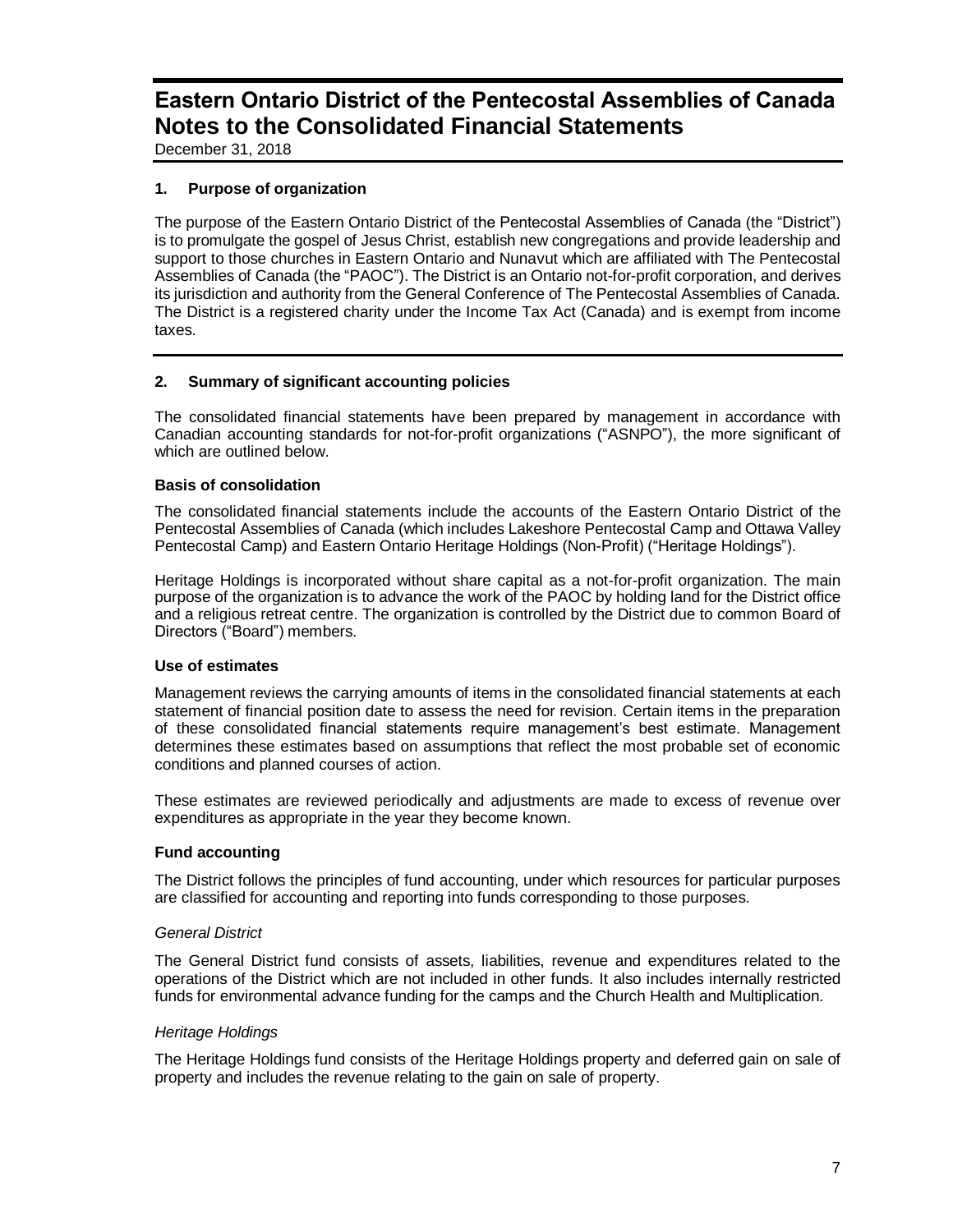December 31, 2018

#### **2. Summary of significant accounting policies (continued)**

#### **Fund accounting (continued)**

#### *Lakeshore Pentecostal Camp*

The Lakeshore Pentecostal Camp fund reports the assets, liabilities, revenue and expenditures of the Lakeshore Pentecostal Camp located near Cobourg, Ontario.

Included in Lakeshore Pentecostal Camp is an endowment held in the Lakeshore Foundation Fund (Note 5).

#### *Ottawa Valley Pentecostal Camp*

The Ottawa Valley Pentecostal Camp fund reports the assets, liabilities, revenue and expenditures of the Ottawa Valley Pentecostal Camp located in Cobden, Ontario.

#### **Revenue recognition**

The District follows the deferral method of accounting for restricted donations and offerings. Restricted donations and offerings are recognized as revenue in the year in which the related expenditures are incurred. To the extent that revenue has not been recognized, it has been reflected as designated funds payable. Unrestricted donations, tithes and offerings are recognized as revenue when received or receivable if the amount to be received can be reasonably estimated and collection is reasonably assured.

Sales and rentals, registration fees, and conferences and conventions revenue are recognized as the services are provided. Interest and other revenue is recognized when earned.

Endowment contributions are recognized as direct increases in the Endowment Fund when received.

#### **Contributed services**

Contributed services are not recognized in the consolidated financial statements due to the difficulty of determining their value.

#### **Property and equipment**

Purchased property and equipment are recorded at cost. Amortization is recorded on the property and equipment on a declining balance basis as follows, except for the Lakeshore Pentecostal Camp buildings which are amortized over 40 years on a straight-line basis:

| <b>Buildings</b>            | $4\%$     |
|-----------------------------|-----------|
| Computers                   | 30%       |
| Equipment                   | 10% - 20% |
| Site improvements and signs | 10% - 20% |
| Drainage                    | 10%       |
| Vehicles                    | 30%       |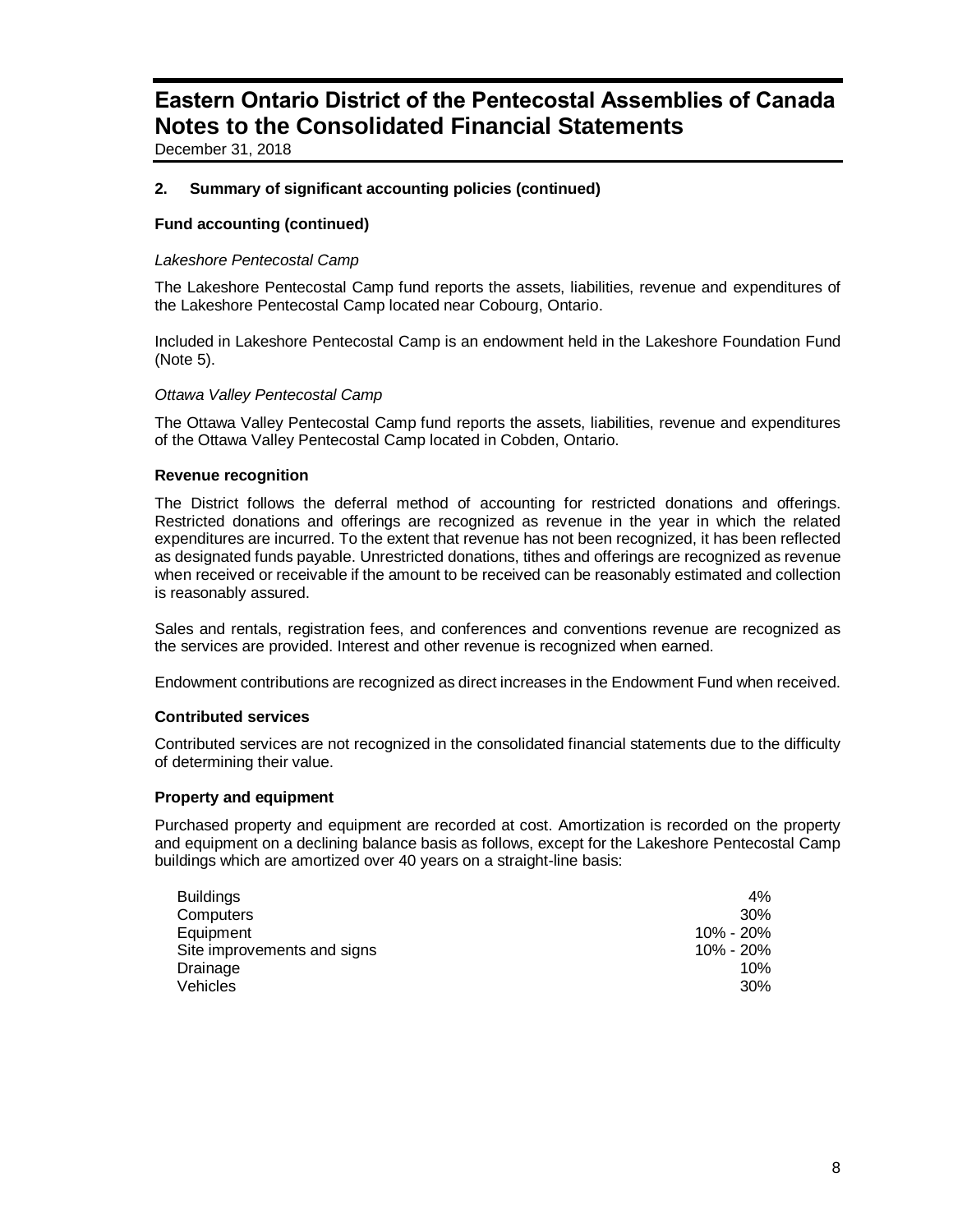December 31, 2018

#### **2. Summary of significant accounting policies (continued)**

#### **Financial instruments**

The District considers any contract creating a financial asset, liability or equity instrument as a financial instrument. The District's financial instruments are comprised of cash, restricted cash, accounts receivable, loan receivable, investments held by Lakeshore Foundation Fund, accounts payable and promissory notes payable.

The District initially measures its financial assets and financial liabilities at fair value. The District subsequently measures all its financial assets and financial liabilities at amortized cost, except for investments held by Lakeshore Foundation Fund, which is measured at fair value.

#### **3. Restricted cash**

The restricted cash balance is set aside for the following commitments:

| 799.085            |
|--------------------|
| 685,149<br>155,789 |
| 840,938            |
| 1,640,023          |
|                    |

The funds are held in an interest bearing savings account.

#### **4. Loan receivable**

During the year, the loan receivable from a church was collected.

#### **5. Investments held by Lakeshore Foundation Fund**

The Lakeshore Foundation Fund was established in 2011. Income earned on the endowment investment is used to subsidize camp registration fees for children and youth.

During the year, Lakeshore Pentecostal Camp received endowment contributions of \$7,326 (2017 - \$20,800) towards the Lakeshore Foundation Fund. Endowment contributions are invested in certificate loans held by the Pentecostal Financial Services Group ("PFSG"), a whollyowned subsidiary of the PAOC. These certificate loans earn interest at rates between 2.40% and 2.87% and mature in 2021. Interest of \$3,412 (2017 - \$2,458) earned on the fund is included in designated funds payable under camp sponsorships (Note 7).

**2018** 2017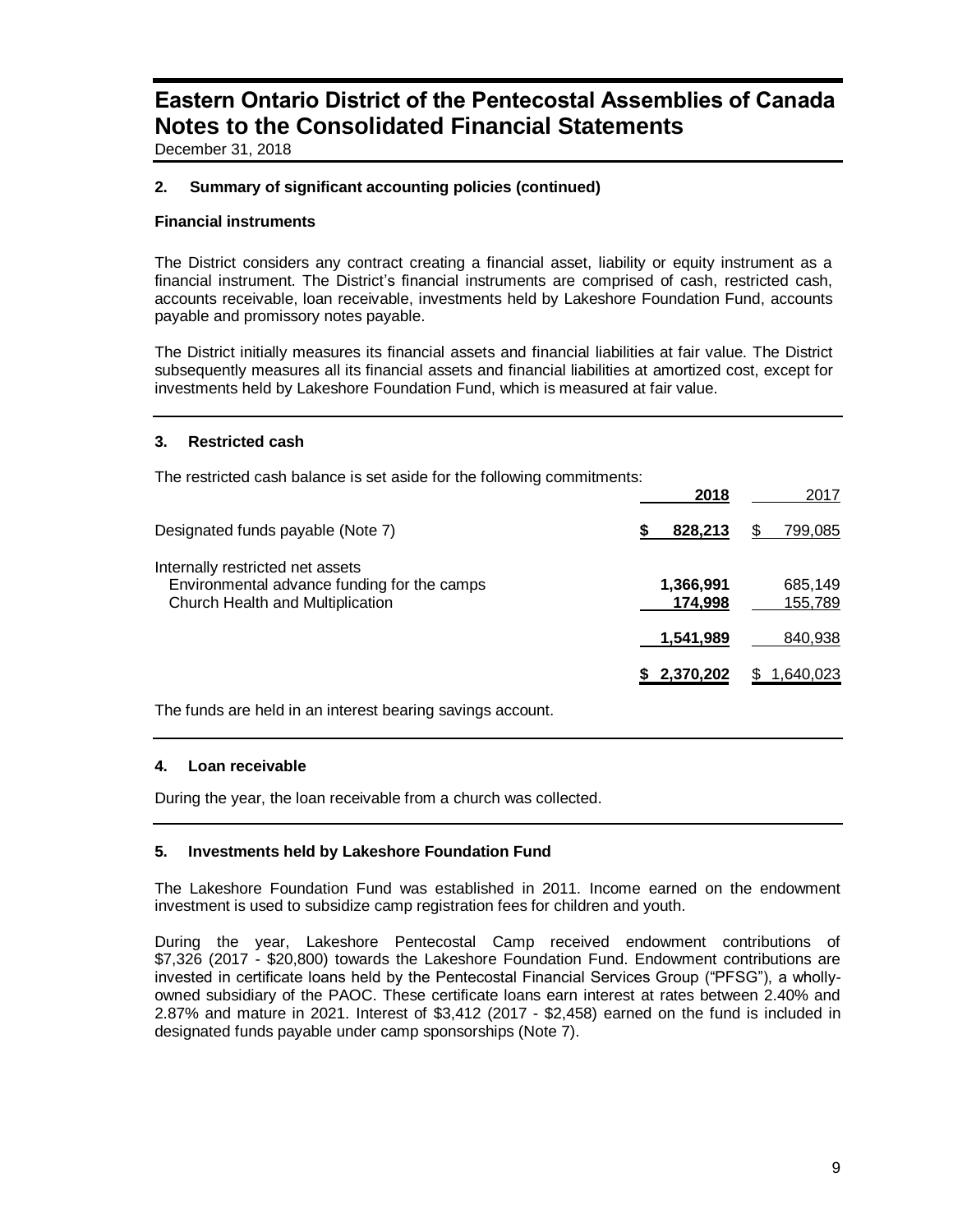December 31, 2018

#### **6. Property and equipment**

|                                |              | 2018             |                | 2017         |
|--------------------------------|--------------|------------------|----------------|--------------|
|                                |              | Accumulated      |                |              |
|                                | Cost         | Amortization     | <b>Net</b>     | Net          |
| <b>General District</b>        |              |                  |                |              |
| Land held                      | \$<br>20,837 | \$               | \$<br>20,837   | \$<br>20,837 |
| <b>Buildings</b>               | 182,393      | (96, 482)        | 85,911         | 89,490       |
| Computers                      | 128,126      | (109, 041)       | 19,085         | 19,158       |
| Equipment                      | 228,604      | (222, 800)       | 5,804          | 7,256        |
|                                | 559,960      | <u>(428,323)</u> | 131,637        | 136,741      |
| Heritage Holdings              |              |                  |                |              |
| Land                           | 500,000      |                  | 500,000        | 500,000      |
| Lakeshore Pentecostal Camp     |              |                  |                |              |
| Land                           | 2,080,000    |                  | 2,080,000      | 2,080,000    |
| <b>Buildings</b>               | 3,933,897    | (1,856,321)      | 2,077,576      | 2,024,364    |
| Equipment                      | 785,432      | (662, 128)       | 123,304        | 129,538      |
| Site improvements and signs    | 394,514      | (344, 219)       | 50,295         | 55,975       |
| Drainage                       | 163,297      | (137, 012)       | 26,285         | 29,206       |
| Vehicles                       | 163,326      | (161, 968)       | 1,358          | 1,938        |
|                                | 7,520,466    | (3, 161, 648)    | 4,358,818      | 4,321,021    |
| Ottawa Valley Pentecostal Camp |              |                  |                |              |
| Land                           | 560,000      |                  | 560,000        | 560,000      |
| <b>Buildings</b>               | 937,961      | (651, 709)       | 286,252        | 222,287      |
| Equipment                      | 220,471      | (202, 221)       | 18,250         | 22,461       |
| Site improvements              | 260,761      | (242, 158)       | 18,603         | 18,729       |
| Vehicles                       | 65,447       | (55, 943)        | 9,504          | 8,754        |
| Computers                      | 2,194        | (1,749)          | 445            | 557          |
|                                | 2,046,834    | (1, 153, 780)    | 893,054        | 832,788      |
|                                | \$10,627,260 | \$ (4,743,751)   | 5,883,509<br>S | \$5,790,550  |

The District is registered on the title of certain local churches. As is customary in the PAOC, the values of these properties are recorded in the books and records of the local churches.

During 2018, the District assumed the assets of one local church (2017 – two) that ceased operations during the year. The District received net cash proceeds totaling \$60,314 (2017 – \$169,348) which is recognized as a gain on sale of property in the statement of operations.

During 2017, Heritage Holdings sold a parcel of land and buildings in Cobourg, Ontario for cash proceeds of \$1,100,000. As part of the sale agreement, the District has subsequently leased property back for the use of the District office for two years. The gain on sale is recognized as revenue over the term of the lease. During the year, \$77,300 (2017 - \$12,883) was recognized as a gain on sale of property in the statement of operations. At year end, \$64,416 (2017 - \$141,716) is deferred to be recognized over the remaining term of the lease.

The District has committed to a two year lease to October 2019 requiring a lease payment of \$55,000 in 2019.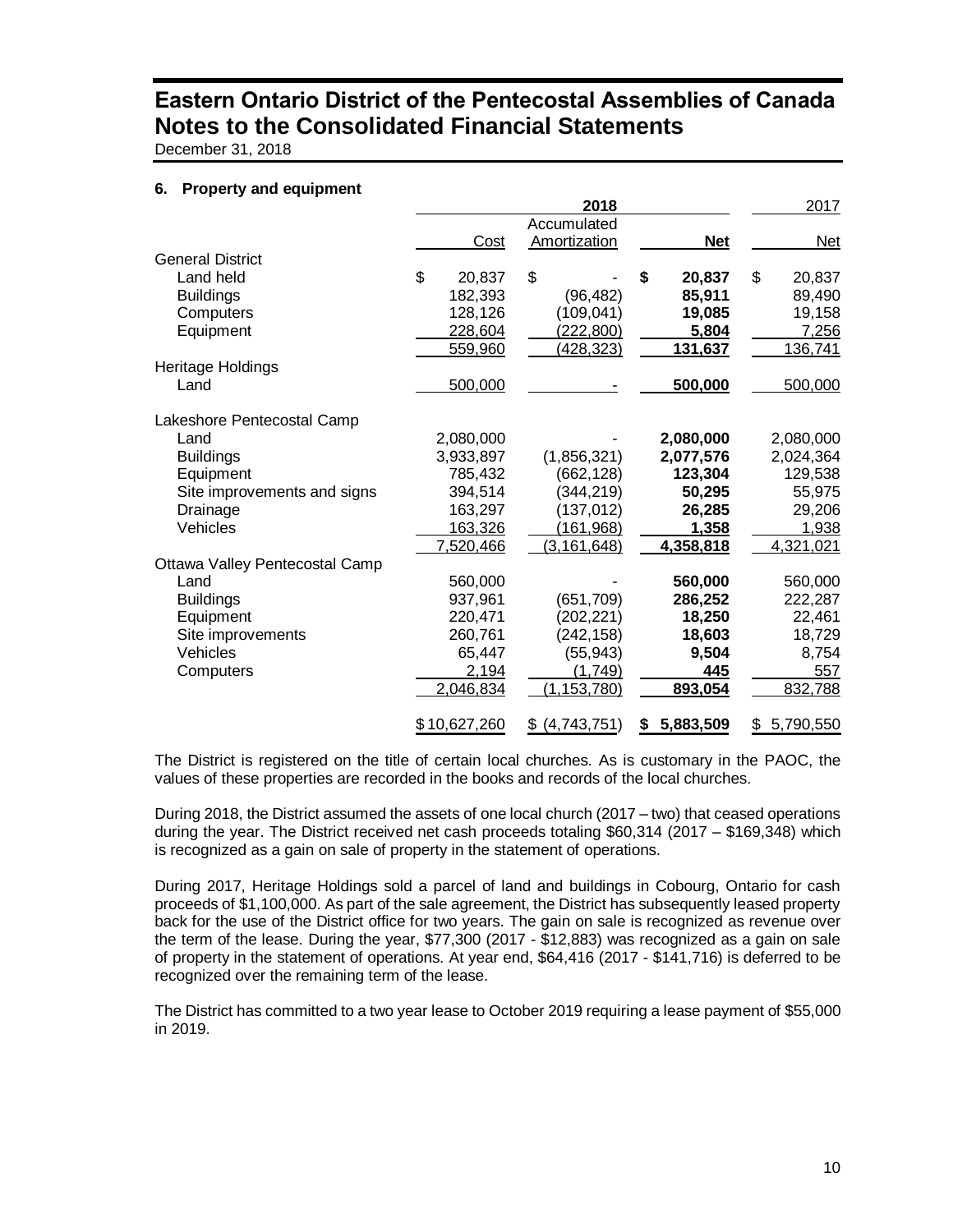December 31, 2018

#### **7. Designated funds payable**

| Poolgnatoa itirao pay                                                                           | January 1,<br>2018 | Received      | Recognized    | December 31,<br>2018 |
|-------------------------------------------------------------------------------------------------|--------------------|---------------|---------------|----------------------|
| <b>General District</b>                                                                         |                    |               |               |                      |
| <b>Women's Network</b>                                                                          |                    |               |               |                      |
| L.I.F.E. Funds                                                                                  | \$<br>114,806      | \$<br>55,280  | \$<br>55,280  | \$<br>114,806        |
| <b>District Conference Fees</b>                                                                 |                    | 16,325        |               | 16,325               |
| Ministers Assistance Program                                                                    | 19,313             |               | 4,000         | 15,313               |
| <b>Capital Equipment</b>                                                                        | 305                |               | 305           |                      |
| <b>MCS Support</b>                                                                              |                    | 46,000        | 46,000        |                      |
| Living Waters Fire Assistance                                                                   |                    | 5,639         | 5,639         |                      |
| Men's Ministries                                                                                |                    | 1,800         | 1,800         |                      |
| <b>Missions</b>                                                                                 |                    | 800           | 800           |                      |
| Hutchinson Fund                                                                                 |                    | 750           | 750           |                      |
| <b>ERDO Designations</b>                                                                        |                    | 30            | 30            |                      |
|                                                                                                 | 134,424            | 126,624       | 114,604       | 146,444              |
| Lakeshore Pentecostal Camp                                                                      |                    |               |               |                      |
| Environmental upgrade fund                                                                      | 530,137            | 84,901        | 17,570        | 597,468              |
| Camp registrations                                                                              | 4,762              | 16,639        | 2,212         | 19,189               |
| Capital funds                                                                                   | 62,320             | 71,701        | 125,401       | 8,620                |
| Camp sponsorships                                                                               | 3,800              | 3,412         | 2,009         | 5,203                |
| Memorial fund                                                                                   | 2,356              | 720           | 283           | 2,793                |
| <b>Missions</b>                                                                                 |                    | 23,179        | 23,179        |                      |
| Administrative contributions                                                                    |                    | 7,000         | 7,000         |                      |
| <b>Women's Network</b>                                                                          |                    | 100           | 100           |                      |
|                                                                                                 | 603,375            | 207,652       | 177,754       | 633,273              |
| Ottawa Valley Pentecostal Camp                                                                  |                    |               |               |                      |
| Environmental upgrade fund                                                                      | 40,162             | 18,882        | 11,701        | 47,343               |
| Camp sponsorships                                                                               | 85                 | 2,098         | 1,130         | 1,053                |
| Memorial fund                                                                                   | 11,032             | 400           | 11,332        | 100                  |
| Capital funds                                                                                   | 10,000             | 10,000        | 20,000        |                      |
| <b>Missions</b>                                                                                 | 7                  | 15,154        | 15,161        |                      |
|                                                                                                 | 61,286             | 46,534        | 59,324        | 48,496               |
|                                                                                                 | 799,085<br>S       | 380,810<br>\$ | 351,682<br>\$ | 828,213<br>S.        |
|                                                                                                 |                    |               |               |                      |
| Promissory notes payable<br>8.                                                                  |                    | 2018          | 2017          |                      |
| Promissory notes payable to churches and related                                                |                    |               |               |                      |
| organizations, unsecured, bearing interest rates to a<br>maximum of 3.05%, redeemable on demand |                    |               | \$<br>501,398 | \$<br>500,354        |

Promissory notes payable to individuals, unsecured, bearing interest rates to a maximum of 2.70%, redeemable on demand **and**  $\overline{10,000}$  **-** 10,000

**\$ 501,398** \$ 510,354

Interest expense for the year amounted to \$13,680 (2017 - \$19,482).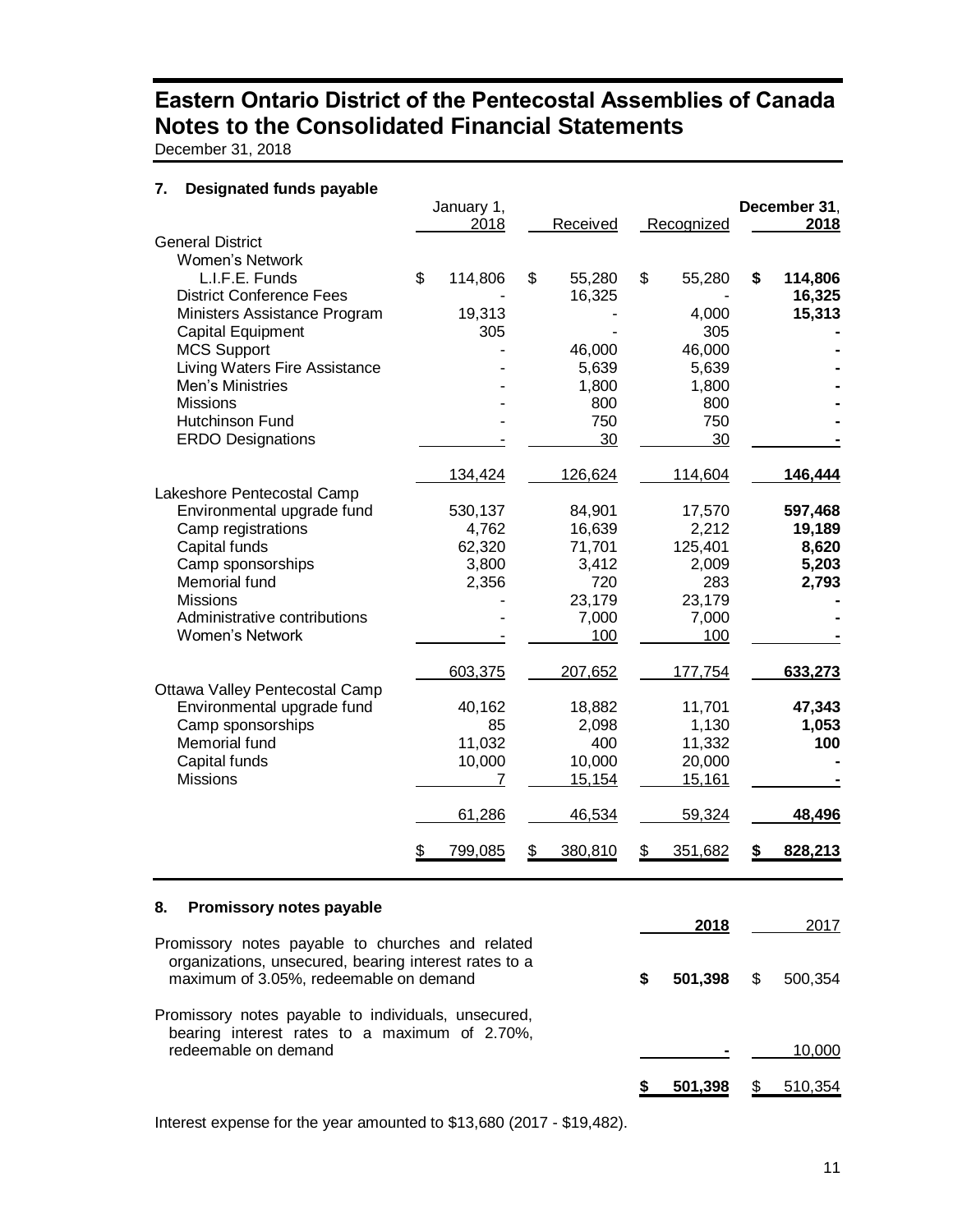December 31, 2018

#### **9. Contingent liabilities**

#### **Guarantees**

As at December 31, 2018, the District is the guarantor of loans and mortgages for various churches in the amount of \$854,640 (2017 - \$898,861). These loans and mortgages are secured by the properties of the churches. The District estimates that the value of these properties exceeds the amounts guaranteed.

The District is the joint guarantor, along with other participating districts, of loans made by investors to Master's College and Seminary. The District's responsibility as at December 31, 2018 is \$400,000 (2017 - \$400,000). These loans are unsecured.

During 2018, the District, along with Master's College and Seminary and the Western Ontario District of The Pentecostal Assemblies of Canada, co-signed a lease for the 780 Argyle Street property in Peterborough which was previously owned by Master's College and Seminary. The annual lease commitment paid by Master's College and Seminary is \$669,341 (2017 - \$660,247), with the term expiring on July 31, 2019.

#### **Environmental assessments**

Lakeshore Pentecostal Camp is cooperating with the Ontario Ministry of the Environment with respect to an environmental assessment relating to sewage treatment. Upgrades to septic systems will be required for camp facilities, private cottages, and recreational vehicles; however, an order requiring work to be done has not yet been issued. The cost of possible work to be done is estimated at \$2,000,000 to be incurred over the next 1 to 5 years. The upgrades are expected to enhance the value of the Lakeshore Pentecostal Camp property.

The work on the Ottawa Valley Pentecostal Camp's sewage system is being completed in accordance with the Ontario Ministry of the Environment's requirements. The project will be completed over the next 1 – 2 years and the expected cost of the project to bring the septic system to satisfactory condition is not determinable.

#### **Special payments for Pension Plan**

The District participates in a defined benefit, multi-employer pension plan administered by The Pension Fund (1969) of The Pentecostal Assemblies of Canada (the "Plan"). The Plan is a defined benefit pension plan which specifics the amount of the retirement benefit to be received by the employees based upon the length of services and rates of pay. The District accounts for its participation in this multi-employer pension plan as a defined contribution plan.

The actuarial valuation report of the Plan prepared in 2016 disclosed that the contribution schedule previously established was inadequate to fund the promised benefit. However, in 2018, no additional contributions in the form of special payments have been required. As such, the District's annual share of the special payments for 2018 was \$Nil (2017 - \$12,883). Monthly special payments are not expected to continue.

#### **Legal contingency**

The District has been named in a legal claim dating back to 1979-1982. Management intends to vigorously defend itself against the claim.